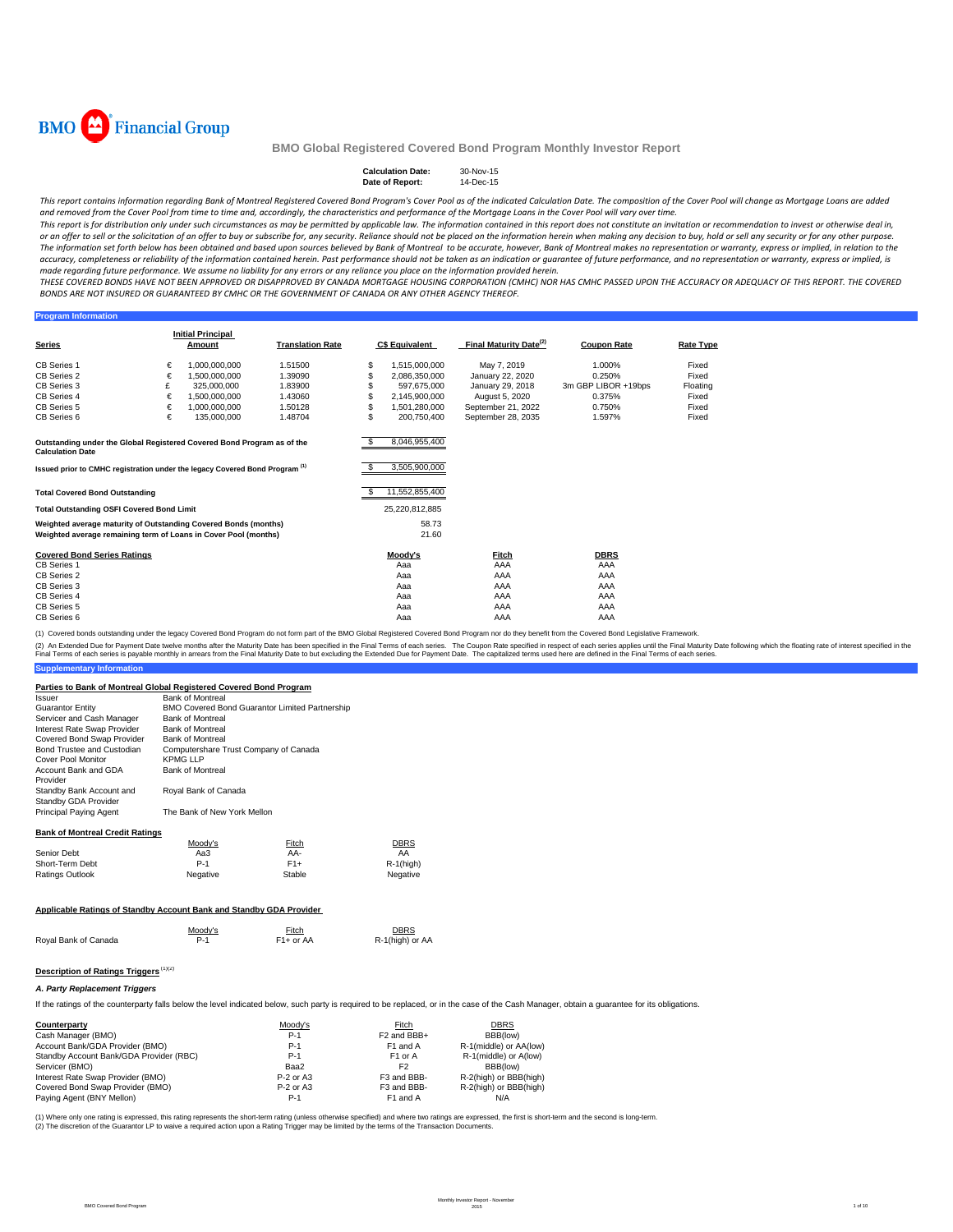

|                                                                                                                                                                                                                                                                                                                          |                                          | <b>Calculation Date:</b><br>Date of Report: | 30-Nov-15<br>14-Dec-15                                     |
|--------------------------------------------------------------------------------------------------------------------------------------------------------------------------------------------------------------------------------------------------------------------------------------------------------------------------|------------------------------------------|---------------------------------------------|------------------------------------------------------------|
| <b>B. Summary of Specific Rating Trigger Actions</b>                                                                                                                                                                                                                                                                     |                                          |                                             |                                                            |
| I) The following actions are required if the Cash Manager (BMO) undergoes a downgrade below the stipulated rating:                                                                                                                                                                                                       |                                          |                                             |                                                            |
|                                                                                                                                                                                                                                                                                                                          | Moody's                                  | Fitch                                       | <b>DBRS</b>                                                |
|                                                                                                                                                                                                                                                                                                                          |                                          |                                             |                                                            |
| a) The Servicer will be required to direct amounts received<br>directly into the GDA Account (or Standby GDA Account if<br>applicable) within 2 Canadian business days and the Cash<br>Manager shall immediately remit any funds held at such<br>time for or on behalf of the Guarantor directly into the GDA<br>Account | $P-1$                                    | F1 or A                                     | R-1(middle) or AA(low)                                     |
| II) The following actions are required if the Servicer (BMO) undergoes a downgrade below the stipulated rating:                                                                                                                                                                                                          |                                          |                                             |                                                            |
|                                                                                                                                                                                                                                                                                                                          | Moody's                                  | Fitch                                       | <b>DBRS</b>                                                |
| a) The Servicer will be required to direct amounts received                                                                                                                                                                                                                                                              |                                          |                                             |                                                            |
| to the Cash Manager, or GDA as applicable                                                                                                                                                                                                                                                                                | $P-1$                                    | F1 or A                                     | R-1(middle) or BBB(low)                                    |
| quarantee of its rights and obligations from a third party, if the Swap Provider undergoes a downgrade below the stipulated rating:<br>a) Interest Rate Swap Provider<br>b) Covered Bond Swap Provider                                                                                                                   | $Mody's^{(3)}$<br>P-1 or A2<br>P-1 or A2 | Fitch<br>F1 and A<br>F1 and A               | DBRS<br>R-1(middle) or A (high)<br>R-1(middle) or A (high) |
| IV) The following actions are required if the Issuer (BMO) undergoes a downgrade below the stipulated rating:                                                                                                                                                                                                            |                                          |                                             |                                                            |
|                                                                                                                                                                                                                                                                                                                          | Moody's                                  | Fitch                                       | <b>DBRS</b>                                                |
| a) Mandatory repayment of the Demand Loan                                                                                                                                                                                                                                                                                | N/A                                      | F <sub>2</sub> or BB <sub>H</sub>           | N/A                                                        |
| b) Cashflows will be exchanged under the Covered Bond<br>Swap Agreement (to the extent not already taking place)                                                                                                                                                                                                         | Baa1                                     | BBB+                                        | BBB(high)                                                  |
| c) Transfer of title to Loans to Guarantor <sup>(4)</sup>                                                                                                                                                                                                                                                                | A <sub>3</sub>                           | BBB-                                        | BBB(low)                                                   |
| <b>Events of Defaults &amp; Test Compliance</b><br>Asset Coverage Test (C\$ Equivalent of Outstanding                                                                                                                                                                                                                    |                                          | Pass                                        |                                                            |
| Covered Bond < Adjusted Aggregate Asset Amount)<br><b>Issuer Event of Default</b>                                                                                                                                                                                                                                        |                                          | No                                          |                                                            |

Guarantor LP Event of Default No. 2006. The Countries of the Countries of the Countries of No. 2006. No. 2007

### (3) If no short term rating exists, then A1

(4) The transfer of registered title to the Loans to the Guarantor may be deferred if (A) satisfactory assurances are provided to the Guarantor and the Belle remains of profile to the Superintent of Financial Institutions

| (Applicable to Hard Bullet Covered Bonds) |                  |        |                     |
|-------------------------------------------|------------------|--------|---------------------|
| <b>Pre-Maturity Required Ratings</b>      | Moody's<br>$P-1$ | Fitch. | DBRS <sup>(1)</sup> |
|                                           |                  | F1+    | or $A$ (low)        |
|                                           |                  |        |                     |

Following a breach of the Pre-Maturity test in respect of a Series of Hard Bullet Covered Bonds, and unless the Pre-Maturity Liquidity Ledger is otherwise funded from the other sources, the<br>Partnership shall offer to sell

(1) In the case of DBRS, if Final Maturity Date is within six months of the Pre-Maturity Test Date, then A(high), otherwise A(low).

#### **Reserve Fund**

| <b>Reserve Fund Required Amount Ratings</b><br>Senior<br>Short Term           | Moody's<br>P-1 | <b>Fitch</b><br>F1 | <b>DBRS</b><br>A(low)<br>R-1(middle) |
|-------------------------------------------------------------------------------|----------------|--------------------|--------------------------------------|
| Are the ratings of the Issuer below the Reserve Fund Required Amount Ratings? | No             |                    |                                      |

If the ratings of the Issuer fall below the Reserve Fund Required Amount Ratings, then the Guarantor shall credit or cause to be credited to the Reserve Fund funds up to an amount equal to the Reserve Fund Required Amount.

Reserve Fund Required Amount: Nil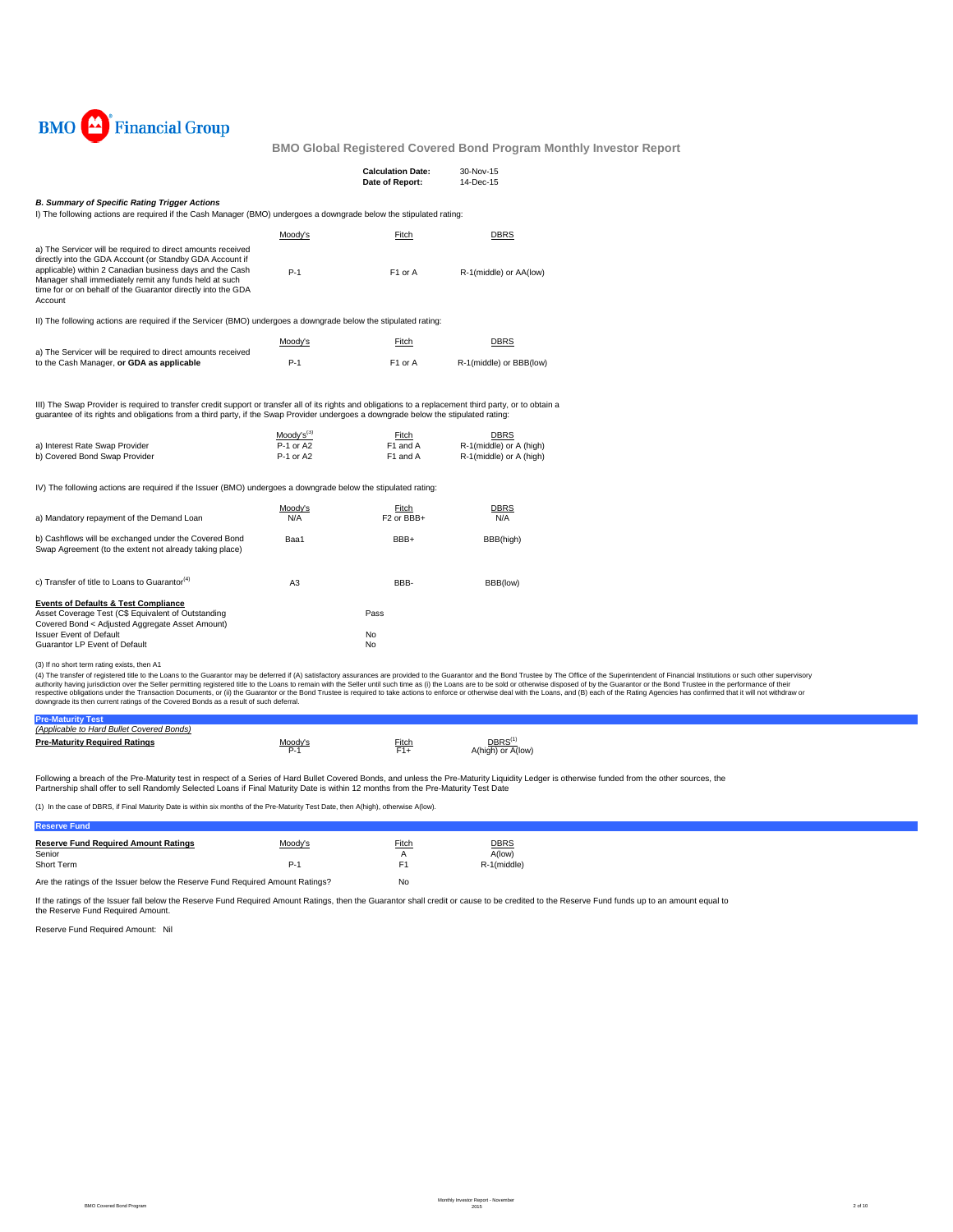

|                                                                                                                                                                                                                                                                      |     | <b>Calculation Date:</b><br>Date of Report: | 30-Nov-15<br>14-Dec-15                          |                |                |
|----------------------------------------------------------------------------------------------------------------------------------------------------------------------------------------------------------------------------------------------------------------------|-----|---------------------------------------------|-------------------------------------------------|----------------|----------------|
| <b>Asset Coverage Test</b>                                                                                                                                                                                                                                           |     |                                             |                                                 |                |                |
| <b>C\$ Equivalent of Outstanding Covered Bonds</b>                                                                                                                                                                                                                   |     | 8,046,955,400                               |                                                 |                |                |
| $A^{(1)}$ = Lesser of (i) Sum of LTV adjusted outstanding principal balance and (ii)<br>Sum of Asset percentage adjusted outstanding principal balance                                                                                                               | \$. | 11,465,947,511                              |                                                 | A (i)          | 12.263.045.466 |
| $B =$ Principal receipts not applied                                                                                                                                                                                                                                 |     |                                             |                                                 | $A$ (ii)       | 11,465,947,511 |
| $C =$ Cash capital contributions<br>$D =$ Substitution assets<br>$E =$ (i) Reserve fund balance<br>(ii) Pre - Maturity liquidity ledger balance<br>$F =$ Negative carry factor calculation<br>Total: $A + B + C + D + E - F$<br><b>Asset Coverage Test Pass/Fail</b> |     | 11,465,947,511<br>Pass                      | Asset Percentage<br>Maximum Asset<br>Percentage | 93.5%<br>95.0% |                |
| (1) Market Value as determined by adjusting, not less than quarterly, the Original Market Value utilizing the Indexation Methodology (see Appendix for details) for subsequent price developments.                                                                   |     |                                             |                                                 |                |                |
| <b>Valuation Calculation</b><br><b>Trading Value of Covered Bonds</b>                                                                                                                                                                                                |     | 8,116,345,528                               |                                                 |                |                |
|                                                                                                                                                                                                                                                                      |     |                                             |                                                 |                |                |
| A = Lesser of i) Present value of outstanding loan balance of Performing Eligible<br>Loans <sup>(1)</sup> and ii) 80% of Market Value <sup>(2)</sup> of properties securing Performing Eligible<br>Loans, net of adjustments                                         |     | 12,343,992,266                              |                                                 | A (i)          | 12,343,992,266 |
| $B =$ Principal receipts up to calculation date not otherwise applied<br>$C =$ Cash capital contributions<br>D = Trading Value of any Substitute Assets<br>$E =$ (i) Reserve Fund Balance, if applicable                                                             |     |                                             |                                                 | A (ii)         | 21,936,299,071 |

#### **Total: A + B + C + D + E + F 12,343,992,266 \$**

(1) Present value of expected future cash flows of Loans using current market interest rates offered to BMO clients. The effective weighted average rate used for discounting is 2.49%.<br>(2) Market Value as determined by adju

D = Trading Value of any Substitute Assets - E = (i) Reserve Fund Balance, if applicable - (ii) Pre - Maturity liquidity ledger balance - F = Trading Value of Swap Collateral -

| <b>Intercompany Loan Balance</b>                |                          |                                                        |                        |  |  |  |
|-------------------------------------------------|--------------------------|--------------------------------------------------------|------------------------|--|--|--|
| Guarantee Loan<br>Demand Loan<br>Total          |                          | \$<br>8,610,511,600<br>4,135,490,001<br>12,746,001,601 |                        |  |  |  |
| <b>Cover Pool Losses</b>                        |                          |                                                        |                        |  |  |  |
| Period end                                      | <b>Write Off Amounts</b> | <b>Loss Percentage (Annualized)</b>                    |                        |  |  |  |
| November 30, 2015                               | \$0                      | 0.00%                                                  |                        |  |  |  |
|                                                 |                          |                                                        |                        |  |  |  |
| <b>Cover Pool Flow of Funds</b>                 |                          |                                                        |                        |  |  |  |
|                                                 | <b>Current Month</b>     | Previous Month                                         |                        |  |  |  |
| <b>Cash Inflows</b>                             |                          |                                                        |                        |  |  |  |
| Principal receipts                              | 418,443,745              | 443,613,186                                            |                        |  |  |  |
| Proceeds for sale of Loans                      |                          |                                                        |                        |  |  |  |
| <b>Revenue Receipts</b>                         | 32,390,828               | 30,346,947                                             |                        |  |  |  |
| Swap Receipts                                   | 2,749,662                | 3,517,322                                              |                        |  |  |  |
| Cash Capital Contribution                       |                          |                                                        |                        |  |  |  |
| Advances of Intercompany Loans<br>Guarantee Fee |                          |                                                        |                        |  |  |  |
| <b>Cash Outflows</b>                            |                          |                                                        |                        |  |  |  |
| Swap Payment                                    |                          |                                                        |                        |  |  |  |
| Intercompany Loan interest                      | (17, 114, 768)           | (16, 491, 191)                                         |                        |  |  |  |
| Intercompany Loan principal                     | (450, 510, 000)          | (471, 167, 800)                                        |                        |  |  |  |
| Intercompany Loan repayment                     |                          |                                                        |                        |  |  |  |
| Mortgage Top-up Settlement                      |                          |                                                        |                        |  |  |  |
| Misc Partnership Expenses                       | (108)                    | (73)                                                   |                        |  |  |  |
| <b>Profit Distribution to Partners</b>          |                          | (1,094)                                                |                        |  |  |  |
| Net inflows/(outflows)                          | (14,040,641)             | (10, 182, 703)                                         |                        |  |  |  |
| <b>Cover Pool - Summary Statistics</b>          |                          |                                                        |                        |  |  |  |
| Asset Type                                      |                          | Mortgages                                              |                        |  |  |  |
| Previous Month Ending Balance                   |                          | 12,685,274,328                                         |                        |  |  |  |
| Aggregate Outstanding Balance                   |                          | 12,275,427,151<br>S                                    |                        |  |  |  |
| Number of Loans                                 |                          | 51,184                                                 |                        |  |  |  |
| Average Loan Size                               |                          | 239,829<br>\$                                          |                        |  |  |  |
| Number of Primary Borrowers                     |                          | 49,125                                                 |                        |  |  |  |
| Number of Properties                            |                          | 51,184<br>Original <sup>(2)</sup>                      | Indexed <sup>(1)</sup> |  |  |  |
| Weighted Average Current Loan to Value (LTV)    |                          | 59.21%                                                 | 51.52%                 |  |  |  |
| Weighted Average Authorized LTV                 |                          | 66.92%                                                 | 58.05%                 |  |  |  |
| Weighted Average Original LTV                   |                          | 66.92%                                                 |                        |  |  |  |
| Weighted Average Seasoning                      |                          | 28.32 (Months)                                         |                        |  |  |  |
| Weighted Average Coupon                         |                          | 2.77%                                                  |                        |  |  |  |
| Weighted Average Original Term                  |                          | 49.92 (Months)                                         |                        |  |  |  |
| Weighted Average Remaining Term                 |                          | 21.60 (Months)                                         |                        |  |  |  |
| <b>Substitution Assets</b>                      |                          | Nil                                                    |                        |  |  |  |

<sup>(1)</sup> Value as determined by adjusting, not less than quarterly, the Original Market Value utilizing the Indexation Methodology (see Appendix for details) for subsequent price developments.<br><sup>(2)</sup> Value as most recently det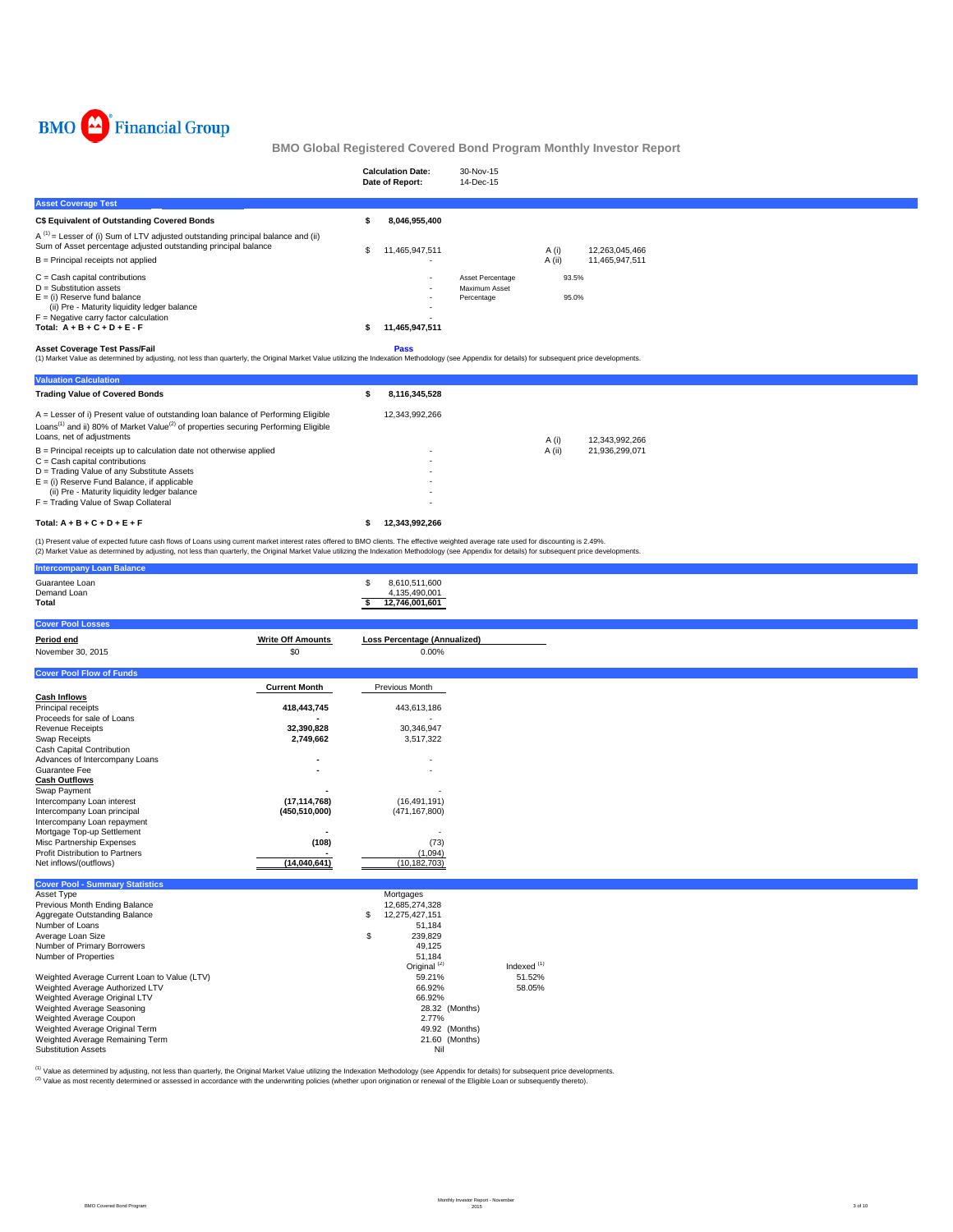

|                                                      | <b>Calculation Date:</b><br>Date of Report: | 30-Nov-15<br>14-Dec-15 |                                                 |                     |
|------------------------------------------------------|---------------------------------------------|------------------------|-------------------------------------------------|---------------------|
| <b>Cover Pool - Delinquency Distribution</b>         |                                             |                        |                                                 |                     |
| <b>Aging Summary</b>                                 | Number of Loans                             | Percentage             | <b>Principal Balance</b>                        | Percentage          |
| Current and less than 30 days past due               | 51,087                                      | 99.81                  | 12,253,148,335<br>\$                            | 99.82               |
| 30 - 59 days past due                                | 13                                          | 0.03                   | \$<br>3,150,703                                 | 0.03                |
| 60 - 89 days past due                                | 28                                          | 0.05                   | \$<br>6,746,428                                 | 0.05                |
| 90 or more days past due                             | 56                                          | 0.11                   | 12,381,685<br>\$                                | 0.10                |
| <b>Grand Total</b>                                   | 51,184                                      | 100.00                 | \$<br>12,275,427,151                            | 100.00              |
| <b>Cover Pool - Provincial Distribution</b>          |                                             |                        |                                                 |                     |
| <b>Province</b>                                      | Number of Loans                             | Percentage             | <b>Principal Balance</b>                        | Percentage          |
| Alberta                                              | 6,186                                       | 12.09                  | \$<br>1,390,699,994                             | 11.33               |
| <b>British Columbia</b>                              | 9,213                                       | 18.00                  | \$<br>3,381,007,024                             | 27.54               |
| Manitoba                                             | 891                                         | 1.74                   | \$<br>149,225,020                               | 1.22                |
| New Brunswick                                        | 833                                         | 1.63                   | \$<br>100,223,727                               | 0.82                |
| Newfoundland                                         | 941                                         | 1.84                   | \$<br>147,506,198                               | 1.20                |
| Northwest Territories & Nunavut                      |                                             |                        | \$                                              |                     |
| Nova Scotia<br>Ontario                               | 1,503                                       | 2.94<br>40.86          | 253,937,123<br>\$                               | 2.07<br>39.81       |
| Prince Edward Island                                 | 20,913<br>259                               | 0.51                   | 4,887,246,510<br>\$<br>\$<br>34,570,752         | 0.28                |
| Quebec                                               | 8,701                                       | 17.00                  | \$<br>1,577,429,859                             | 12.85               |
| Saskatchewan                                         | 1,744                                       | 3.41                   | 353,580,943<br>\$                               | 2.88                |
| <b>Yukon Territories</b>                             |                                             |                        |                                                 |                     |
| <b>Grand Total</b>                                   | 51,184                                      | 100.00                 | 12,275,427,151<br>\$                            | 100.00              |
| <b>Cover Pool - Credit Score Distribution</b>        |                                             |                        |                                                 |                     |
| <b>Credit Score</b>                                  | Number of Loans                             | Percentage             | <b>Principal Balance</b>                        | Percentage          |
| Less than 600 or Unavailable                         | 3,228                                       | 6.31                   | 825,369,083<br>\$                               | 6.72                |
| $600 - 650$                                          | 2,266                                       | 4.43                   | \$<br>570,286,978                               | 4.65                |
| 651 - 700                                            | 5,517                                       | 10.78                  | \$<br>1,414,679,828                             | 11.52               |
| 701 - 750                                            | 11,086                                      | 21.66                  | \$<br>2,897,600,947                             | 23.60               |
| 751 - 800                                            | 19,347                                      | 37.80                  | \$<br>4,699,388,984                             | 38.28               |
| 801 and Above<br><b>Grand Total</b>                  | 9,740<br>51,184                             | 19.03<br>100.00        | 1,868,101,332<br>\$<br>12,275,427,151<br>\$     | 15.22<br>100.00     |
|                                                      |                                             |                        |                                                 |                     |
| <b>Cover Pool - Rate Type Distribution</b>           |                                             |                        |                                                 |                     |
| <b>Rate Type</b>                                     | Number of Loans                             | Percentage             | <b>Principal Balance</b>                        | Percentage          |
| Fixed                                                | 42,251                                      | 82.55                  | \$<br>9,758,728,783                             | 79.50               |
| Variable                                             | 8,933                                       | 17.45                  | 2,516,698,368<br>\$                             | 20.50               |
| <b>Grand Total</b>                                   | 51,184                                      | 100.00                 | 12,275,427,151<br>\$                            | 100.00              |
| <b>Cover Pool - Mortgage Asset Type Distribution</b> |                                             |                        |                                                 |                     |
| <b>Mortgage Asset Type</b>                           | Number of Loans                             | Percentage             | <b>Principal Balance</b>                        | Percentage          |
| Conventional Amortizing Mortgages                    | 51,184                                      | 100.00                 | \$<br>12,275,427,151                            | 100.00              |
| <b>Grand Total</b>                                   | 51,184                                      | 100.00                 | \$<br>12,275,427,151                            | 100.00              |
| <b>Cover Pool - Occupancy Type Distribution</b>      |                                             |                        |                                                 |                     |
|                                                      |                                             |                        |                                                 |                     |
| <b>Occupancy Type</b><br>Owner Occupied              | <b>Number of Loans</b>                      | Percentage<br>77.38    | <b>Principal Balance</b><br>\$<br>9,875,784,848 | Percentage<br>80.45 |
| Non-Owner Occupied                                   | 39,604<br>11,580                            | 22.62                  | 2,399,642,303<br>\$                             | 19.55               |
| <b>Grand Total</b>                                   | 51,184                                      | 100.00                 | 12,275,427,151<br>\$                            | 100.00              |
|                                                      |                                             |                        |                                                 |                     |
| <b>Cover Pool - Mortgage Rate Distribution</b>       |                                             |                        |                                                 |                     |
| Mortgage Rate (%)                                    | Number of Loans                             | Percentage             | <b>Principal Balance</b>                        | Percentage          |
| Less than 1.00                                       |                                             |                        | \$                                              |                     |
| $1.00 - 3.99$                                        | 50,634                                      | 98.93                  | 12,195,537,197<br>\$                            | 99.35               |
| $4.00 - 4.49$                                        | 371                                         | 0.72                   | \$<br>53,780,101                                | 0.44                |
| $4.50 - 4.99$                                        | 125                                         | 0.24                   | \$<br>18,330,118                                | 0.15                |
| $5.00 - 5.49$                                        | 40                                          | 0.08                   | \$<br>6,045,317                                 | 0.05                |
| $5.50 - 5.99$<br>$6.00 - 6.49$                       | 10<br>$\overline{4}$                        | 0.02<br>0.01           | \$<br>1,112,357<br>622,062<br>S                 | 0.01<br>0.01        |
| $6.50 - 6.99$                                        |                                             |                        | S.                                              |                     |
| $7.00 - 7.49$                                        |                                             |                        |                                                 |                     |
| $7.50 - 7.99$                                        |                                             |                        |                                                 |                     |
| 8.00 and Above                                       |                                             |                        |                                                 |                     |
| <b>Grand Total</b>                                   | 51.184                                      | 100.00                 | 12,275,427,151<br>\$                            | 100.00              |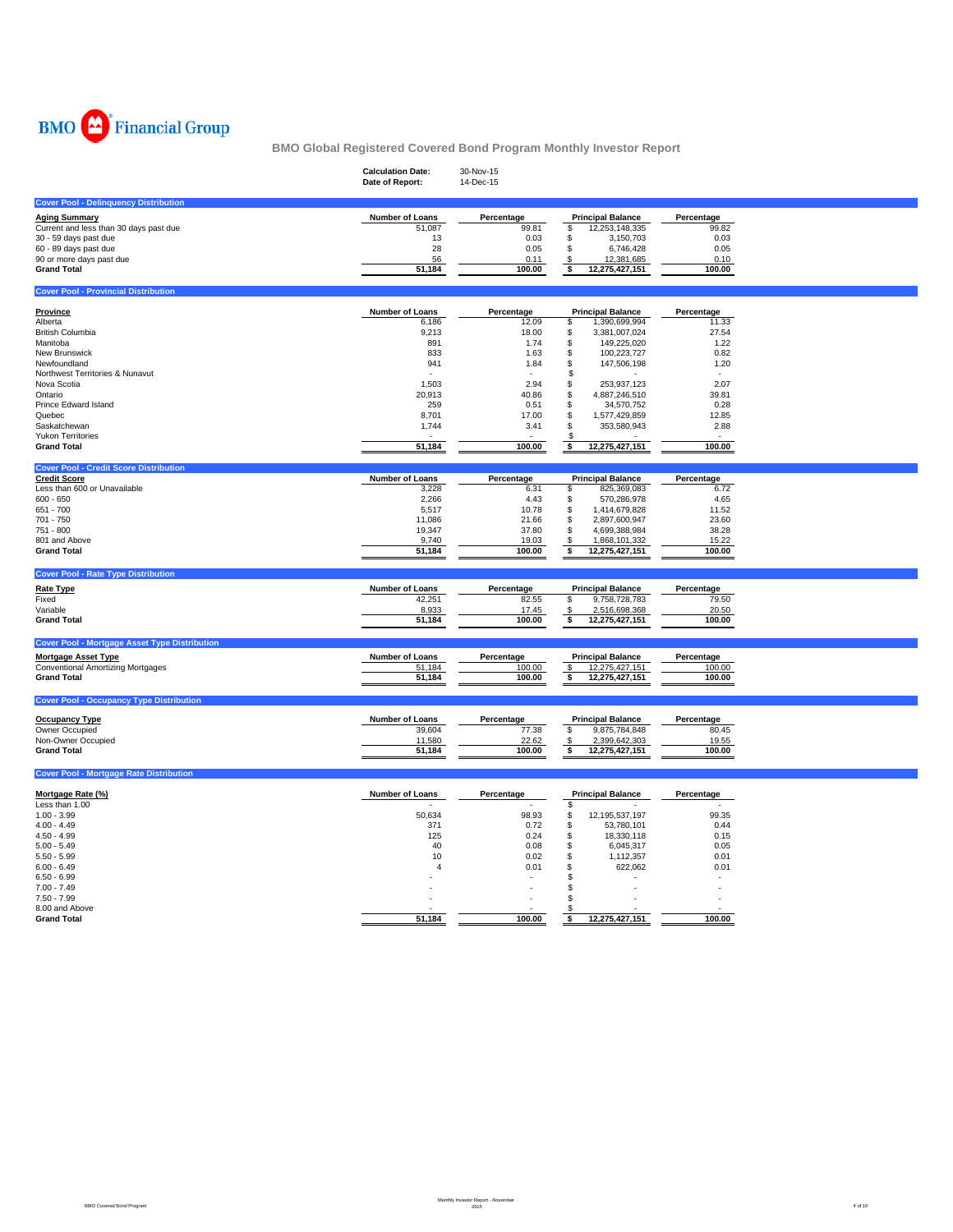

# **Calculation Date:** 30-Nov-15 **Date of Report:** 14-Dec-15

| Cover Pool - Indexed LTV Distribution (1) |                        |                          |                          |            |  |
|-------------------------------------------|------------------------|--------------------------|--------------------------|------------|--|
| Indexed LTV (%)                           | <b>Number of Loans</b> | Percentage               | <b>Principal Balance</b> | Percentage |  |
| 20.00 and Below                           | 4,939                  | 9.65                     | 376,394,887              | 3.07       |  |
| $20.01 - 25.00$                           | 2,342                  | 4.58                     | 302,291,398              | 2.46       |  |
| $25.01 - 30.00$                           | 2,649                  | 5.18                     | 426,859,706              | 3.48       |  |
| $30.01 - 35.00$                           | 2,819                  | 5.51                     | 527.545.052              | 4.30       |  |
| $35.01 - 40.00$                           | 3,028                  | 5.92                     | 678,069,639              | 5.52       |  |
| $40.01 - 45.00$                           | 3.763                  | 7.35                     | 998,596,080              | 8.13       |  |
| $45.01 - 50.00$                           | 4,532                  | 8.85                     | 1.343.244.298            | 10.94      |  |
| $50.01 - 55.00$                           | 6.174                  | 12.06                    | 2.008.221.237            | 16.36      |  |
| $55.01 - 60.00$                           | 7.100                  | 13.87                    | \$<br>2.122.761.296      | 17.29      |  |
| $60.01 - 65.00$                           | 7.253                  | 14.17                    | 1.752.908.871            | 14.28      |  |
| 65.01 - 70.00                             | 3,334                  | 6.51                     | 869,123,249              | 7.08       |  |
| 70.01 - 75.00                             | 2,577                  | 5.03                     | 675,325,020              | 5.50       |  |
| 75.01 - 80.00                             | 674                    | 1.32                     | 194.086.418              | 1.58       |  |
| 80.01 and Above                           |                        | $\overline{\phantom{a}}$ |                          | ٠          |  |
| <b>Grand Total</b>                        | 51,184                 | 100.00                   | 12,275,427,151           | 100.00     |  |

<sup>(1)</sup> Value as determined by adjusting, not less than quarterly, the Original Market Value utilizing the Indexation Methodology (see Appendix for details) for subsequent price developments.

| <b>Cover Pool - Remaining Term Distribution</b> |                        |            |                          |            |
|-------------------------------------------------|------------------------|------------|--------------------------|------------|
| <b>Months to Maturity</b>                       | <b>Number of Loans</b> | Percentage | <b>Principal Balance</b> | Percentage |
| Less than 12                                    | 12.472                 | 24.37      | 3,496,258,169            | 28.48      |
| $12 - 17$                                       | 8.813                  | 17.22      | 2,016,063,922            | 16.42      |
| $18 - 24$                                       | 14,194                 | 27.73      | 2,963,262,965            | 24.14      |
| $25 - 30$                                       | 4,975                  | 9.72       | 1,058,909,000            | 8.63       |
| $31 - 36$                                       | 2,276                  | 4.45       | 634.452.975              | 5.17       |
| $37 - 42$                                       | 1,529                  | 2.99       | 401.528.021              | 3.27       |
| $43 - 48$                                       | 4.419                  | 8.63       | 1.102.684.722            | 8.98       |
| $49 - 54$                                       | 2.384                  | 4.66       | 572.272.497              | 4.66       |
| $55 - 60$                                       | 16                     | 0.03       | 2.610.311                | 0.02       |
| $61 - 63$                                       |                        | 0.00       | 182.211                  | 0.00       |
| 72 and Above                                    | 105                    | 0.21       | 27.202.359               | 0.22       |
| <b>Grand Total</b>                              | 51.184                 | 100.00     | 12.275.427.151           | 100.00     |

| <b>Cover Pool - Remaining Principal Balance Distribution</b> |                        |            |                          |            |
|--------------------------------------------------------------|------------------------|------------|--------------------------|------------|
| <b>Remaining Principal Balance (C\$)</b>                     | <b>Number of Loans</b> | Percentage | <b>Principal Balance</b> | Percentage |
| 99,999 and Below                                             | 10.137                 | 19.81      | 644.413.835              | 5.25       |
| 100.000 - 199.999                                            | 17.379                 | 33.95      | 2.606.118.137            | 21.23      |
| 200.000 - 299.999                                            | 11,962                 | 23.37      | 2,928,118,050            | 23.85      |
| 300.000 - 399.999                                            | 5.487                  | 10.72      | 1.884.105.698            | 15.35      |
| 400.000 - 499.999                                            | 2.531                  | 4.94       | 1.126.431.912            | 9.18       |
| 500.000 - 599.999                                            | 1.289                  | 2.52       | 702.770.831              | 5.73       |
| 600.000 - 699.999                                            | 688                    | 1.34       | 444.740.305              | 3.62       |
| 700.000 - 799.999                                            | 351                    | 0.69       | 261.793.369              | 2.13       |
| 800.000 - 899.999                                            | 291                    | 0.57       | 247.568.694              | 2.02       |
| $900.000 - 999.999$                                          | 202                    | 0.39       | 191.176.725              | 1.56       |
| 1.000.000 - 1.499.999                                        | 583                    | 1.14       | 711.618.220              | 5.80       |
| 1.500.000 - 2.000.000                                        | 221                    | 0.43       | 381.027.392              | 3.10       |
| 2,000,000 - 3,000,000                                        | 63                     | 0.12       | 145.543.985              | 1.19       |
| 3,000,000 and Above                                          |                        |            |                          |            |
|                                                              | 51.184                 | 100.00     | 12.275.427.151           | 100.00     |

| Number of Loans | Percentage |                | Percentage               |
|-----------------|------------|----------------|--------------------------|
| 10.723          | 20.95      | 2.005.195.941  | 16.34                    |
| 2.610           | 5.10       | 606.650.933    | 4.94                     |
| 34,060          | 66.54      | 8.834.702.830  | 71.97                    |
| 3,791           | 7.41       | 828.877.446    | 6.75                     |
| 51.184          | 100.00     | 12.275.427.151 | 100.00                   |
|                 |            |                | <b>Principal Balance</b> |

*Note: Percentages and totals in the above tables may not add exactly due to rounding.*

|  | Cover Pool - Indexed LTV and Delinquency Distribution by Province (1) |  |
|--|-----------------------------------------------------------------------|--|
|  |                                                                       |  |

|          |                 | <b>Aging Summary</b> |                                                     |  |                           |  |                           |  |                             |   |               |  |  |
|----------|-----------------|----------------------|-----------------------------------------------------|--|---------------------------|--|---------------------------|--|-----------------------------|---|---------------|--|--|
| Province | Indexed LTV (%) |                      | <b>Current and</b><br>less than 30<br>days past due |  | 30 to 59<br>days past due |  | 60 to 89<br>days past due |  | 90 or more<br>days past due |   | Total         |  |  |
| Alberta  | 20.00 and Below |                      | 36,858,304                                          |  |                           |  |                           |  | 21,072                      | S | 36,879,376    |  |  |
|          | $20.01 - 25$    |                      | 27,455,009                                          |  |                           |  |                           |  |                             |   | 27,455,009    |  |  |
|          | $25.01 - 30$    |                      | 41.457.867                                          |  |                           |  |                           |  |                             |   | 41,457,867    |  |  |
|          | $30.01 - 35$    |                      | 54,876,623                                          |  | $\sim$                    |  |                           |  | 85,388                      |   | 54,962,012    |  |  |
|          | $35.01 - 40$    |                      | 52,738,054                                          |  |                           |  |                           |  |                             |   | 52,738,054    |  |  |
|          | $40.01 - 45$    |                      | 83,375,445                                          |  |                           |  |                           |  | 661.482                     |   | 84,036,926    |  |  |
|          | $45.01 - 50$    |                      | 102,350,234                                         |  | $\overline{\phantom{a}}$  |  |                           |  |                             |   | 102,350,234   |  |  |
|          | $50.01 - 55$    |                      | 159.162.758                                         |  |                           |  |                           |  |                             |   | 159, 162, 758 |  |  |
|          | $55.01 - 60$    |                      | 221.077.319                                         |  |                           |  |                           |  |                             |   | 221.077.319   |  |  |
|          | $60.01 - 65$    |                      | 314.231.751                                         |  | 262,936                   |  |                           |  | 376,645                     |   | 314,871,332   |  |  |
|          | $65.01 - 70$    |                      | 156.528.336                                         |  |                           |  |                           |  | 194.532                     |   | 156,722,868   |  |  |
|          | $70.01 - 75$    |                      | 86.235.405                                          |  |                           |  |                           |  |                             |   | 86,235,405    |  |  |
|          | $75.01 - 80$    |                      | 52,750,833                                          |  |                           |  |                           |  |                             |   | 52,750,833    |  |  |
|          | 80.01 and Above |                      |                                                     |  |                           |  |                           |  |                             |   |               |  |  |
|          |                 |                      | 1,389,097,939                                       |  | 262,936                   |  |                           |  | 1,339,119                   |   | 1,390,699,994 |  |  |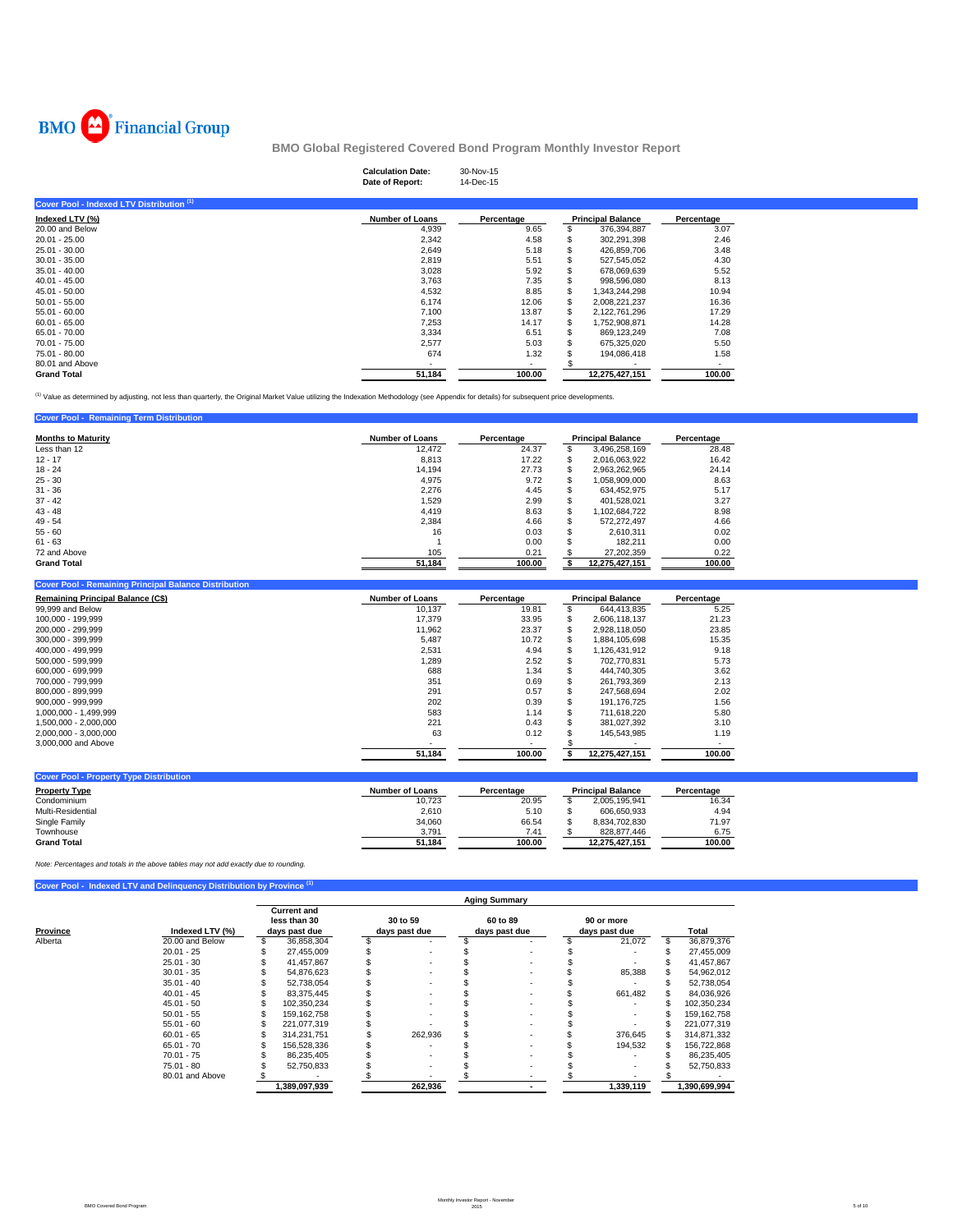

**Calculation Date:** 30-Nov-15 **Date of Report:** 14-Dec-15

|                                            |                                    |                                    |                           | <b>Aging Summary</b>      |                               |                                    |
|--------------------------------------------|------------------------------------|------------------------------------|---------------------------|---------------------------|-------------------------------|------------------------------------|
|                                            |                                    | <b>Current and</b><br>less than 30 | 30 to 59                  | 60 to 89                  | 90 or more                    |                                    |
| <b>Province</b><br><b>British Columbia</b> | Indexed LTV (%)<br>20.00 and Below | days past due<br>\$<br>130,460,418 | days past due<br>\$       | days past due<br>\$       | days past due<br>\$<br>77,830 | Total<br>\$<br>130,538,248         |
|                                            | $20.01 - 25$                       | \$<br>105,256,148                  | \$                        | \$                        | \$<br>206,378                 | \$<br>105,462,527                  |
|                                            | $25.01 - 30$                       | \$<br>143,912,965                  | \$                        | \$<br>103,019             | \$                            | \$<br>144,015,984                  |
|                                            | $30.01 - 35$                       | \$<br>179,973,775                  | \$                        | \$                        | \$                            | \$<br>179,973,775                  |
|                                            | $35.01 - 40$                       | \$<br>244,506,914                  | \$                        | \$                        | \$<br>395.422                 | S<br>244,902,336                   |
|                                            | $40.01 - 45$                       | \$<br>408,297,282                  | \$                        | \$                        | \$<br>356,735                 | 408,654,018<br>S                   |
|                                            | 45.01 - 50                         | \$<br>512,538,397                  | \$                        | \$                        | \$<br>255,707                 | S<br>512,794,104                   |
|                                            | $50.01 - 55$                       | \$<br>780,852,875                  | \$                        | \$<br>374,711             | \$<br>446,131                 | \$<br>781,673,716                  |
|                                            | $55.01 - 60$                       | \$<br>553,731,257                  | \$<br>218,899             | \$                        | \$<br>1,427,383               | S<br>555,377,540                   |
|                                            | $60.01 - 65$                       | \$<br>195,329,884                  | \$                        | \$                        | \$<br>195,538                 | S<br>195,525,423                   |
|                                            | 65.01 - 70<br>$70.01 - 75$         | \$<br>93,388,232                   | \$                        | \$<br>267,866             | \$                            | S<br>93,656,098                    |
|                                            | $75.01 - 80$                       | \$<br>27, 187, 637<br>\$           | \$<br>\$                  | \$<br>568,259<br>\$       | \$<br>\$                      | S<br>27,755,896<br>\$              |
|                                            | 80.01 and Above                    | 677,360<br>\$                      | \$                        | \$                        | \$                            | 677,360<br>S                       |
|                                            |                                    | 3,376,113,145                      | 218,899                   | 1,313,855                 | 3,361,124                     | 3,381,007,024                      |
|                                            |                                    |                                    |                           | <b>Aging Summary</b>      |                               |                                    |
|                                            |                                    | <b>Current and</b><br>less than 30 | 30 to 59                  | 60 to 89                  | 90 or more                    |                                    |
| <b>Province</b>                            | Indexed LTV (%)                    | days past due                      | days past due             | days past due             | days past due                 | Total                              |
| Manitoba                                   | 20.00 and Below                    | \$<br>3,005,459                    | \$                        | \$<br>\$                  | \$<br>\$                      | \$<br>3,005,459                    |
|                                            | $20.01 - 25$                       | \$<br>2,902,289                    | \$                        |                           |                               | \$<br>2,902,289                    |
|                                            | $25.01 - 30$<br>$30.01 - 35$       | \$<br>2,877,085<br>\$              | \$<br>\$                  | \$<br>\$                  | \$<br>\$                      | \$<br>2,877,085<br>\$              |
|                                            | $35.01 - 40$                       | 4,853,286<br>\$<br>5,435,822       | \$                        | \$                        | \$                            | 4,853,286<br>\$<br>5,435,822       |
|                                            | $40.01 - 45$                       | \$<br>6,418,157                    | \$                        | \$                        | \$                            | \$<br>6,418,157                    |
|                                            | 45.01 - 50                         | \$<br>9,263,322                    | \$                        | \$                        | \$                            | \$<br>9,263,322                    |
|                                            | $50.01 - 55$                       | \$<br>12,940,374                   | \$                        | \$                        | \$                            | \$<br>12,940,374                   |
|                                            | $55.01 - 60$                       | \$<br>23,428,906                   | \$                        | \$                        | \$                            | \$<br>23,428,906                   |
|                                            | $60.01 - 65$                       | \$<br>44,029,649                   | \$                        | \$<br>276,141             | \$                            | \$<br>44,305,790                   |
|                                            | 65.01 - 70                         | \$<br>16,664,833                   | \$                        | \$                        | \$                            | \$<br>16,664,833                   |
|                                            | $70.01 - 75$                       | \$<br>12,900,149                   | \$                        | \$<br>173,650             | \$                            | \$<br>13,073,799                   |
|                                            | 75.01 - 80                         | \$<br>4,055,899                    | \$                        | \$                        | \$                            | \$<br>4,055,899                    |
|                                            | 80.01 and Above                    | \$                                 | \$                        | \$                        | \$                            | \$                                 |
|                                            |                                    | 148,775,230                        |                           | 449,791                   |                               | 149,225,020                        |
|                                            |                                    | <b>Current and</b>                 |                           | <b>Aging Summary</b>      |                               |                                    |
|                                            |                                    | less than 30                       | 30 to 59                  | 60 to 89                  | 90 or more                    |                                    |
| <b>Province</b>                            | Indexed LTV (%)                    | days past due                      | days past due             | days past due             | days past due                 | Total                              |
| New Brunswick                              | 20.00 and Below                    | \$<br>3,187,863                    | \$                        | \$                        | \$                            | \$<br>3,187,863                    |
|                                            | $20.01 - 25$                       | \$<br>1,616,700                    | \$                        | \$                        | \$<br>30,737                  | \$<br>1,647,438                    |
|                                            | $25.01 - 30$                       | \$<br>3,589,710                    | \$                        | \$                        | \$                            | \$<br>3,589,710                    |
|                                            | $30.01 - 35$                       | \$<br>3,432,538                    | \$                        | \$                        | \$                            | \$<br>3,432,538                    |
|                                            | $35.01 - 40$                       | \$<br>4,863,126<br>\$              | \$<br>\$                  | \$<br>39,067<br>\$        | \$<br>\$                      | \$<br>4,902,192                    |
|                                            | 40.01 - 45<br>$45.01 - 50$         | 6,172,759<br>\$                    | \$                        | \$                        | \$                            | \$<br>6,172,759<br>\$<br>6,309,723 |
|                                            | $50.01 - 55$                       | 6,309,723<br>\$<br>10,878,885      | \$                        | \$                        | \$                            | \$<br>10,878,885                   |
|                                            | $55.01 - 60$                       | \$<br>18,691,118                   | \$                        | \$                        | \$                            | \$<br>18,691,118                   |
|                                            | $60.01 - 65$                       | \$<br>28,222,885                   | \$                        | \$                        | \$<br>73,700                  | \$<br>28,296,585                   |
|                                            | $65.01 - 70$                       | \$<br>9,292,714                    | \$                        | \$                        | \$<br>149,441                 | \$<br>9,442,155                    |
|                                            | $70.01 - 75$                       | \$<br>3,672,763                    | \$                        | \$                        | \$                            | \$<br>3,672,763                    |
|                                            | 75.01 - 80                         | \$                                 | \$                        | \$                        | \$                            | \$                                 |
|                                            | 80.01 and Above                    | \$<br>99,930,783                   | \$<br>$\sim$              | \$<br>39,067              | \$<br>253,878                 | \$<br>100,223,727                  |
|                                            |                                    |                                    |                           | <b>Aging Summary</b>      |                               |                                    |
|                                            |                                    | <b>Current and</b>                 |                           |                           |                               |                                    |
| <b>Province</b>                            | Indexed LTV (%)                    | less than 30<br>days past due      | 30 to 59<br>days past due | 60 to 89<br>days past due | 90 or more<br>days past due   | Total                              |
| Newfoundland                               | 20.00 and Below                    | \$<br>2,491,712                    | \$                        | \$                        | \$                            | \$<br>2,491,712                    |
|                                            | $20.01 - 25$                       | \$<br>2,278,499                    | \$                        | \$                        | \$                            | \$<br>2,278,499                    |
|                                            | 25.01 - 30                         | \$<br>3,512,136                    | \$                        | \$                        | \$                            | \$<br>3,512,136                    |
|                                            | $30.01 - 35$                       | \$<br>3,895,935                    | \$                        | \$<br>62,632              | \$                            | \$<br>3,958,567                    |
|                                            | $35.01 - 40$                       | \$<br>3,997,487                    | \$                        | \$                        | \$                            | \$<br>3,997,487                    |
|                                            | $40.01 - 45$                       | \$<br>5,204,084                    | \$                        | \$                        | \$                            | \$<br>5,204,084                    |
|                                            | $45.01 - 50$                       | \$<br>11,175,917                   | \$                        | \$                        | \$                            | \$<br>11,175,917                   |
|                                            | $50.01 - 55$                       | \$<br>11,516,685                   | \$                        | \$                        | \$                            | \$<br>11,516,685                   |
|                                            | $55.01 - 60$                       | \$<br>18,434,827                   | \$                        | \$<br>124,730             | \$                            | \$<br>18,559,557                   |
|                                            | $60.01 - 65$                       | \$<br>53,502,783                   | \$<br>233,646             | \$                        | \$<br>406,616                 | \$<br>54,143,045                   |
|                                            | $65.01 - 70$                       | \$<br>20,959,773                   | \$                        | \$                        | \$<br>252,133                 | \$<br>21,211,907                   |
|                                            | $70.01 - 75$                       | \$<br>9,456,602                    | \$                        | \$                        | \$                            | \$<br>9,456,602                    |
|                                            | 75.01 - 80                         | \$<br>$\overline{\phantom{a}}$     | \$                        | \$<br>\$                  | \$                            | \$                                 |
|                                            | 80.01 and Above                    | \$<br>146,426,441                  | \$<br>233,646             | 187,362                   | \$<br>658,749                 | \$<br>147,506,198                  |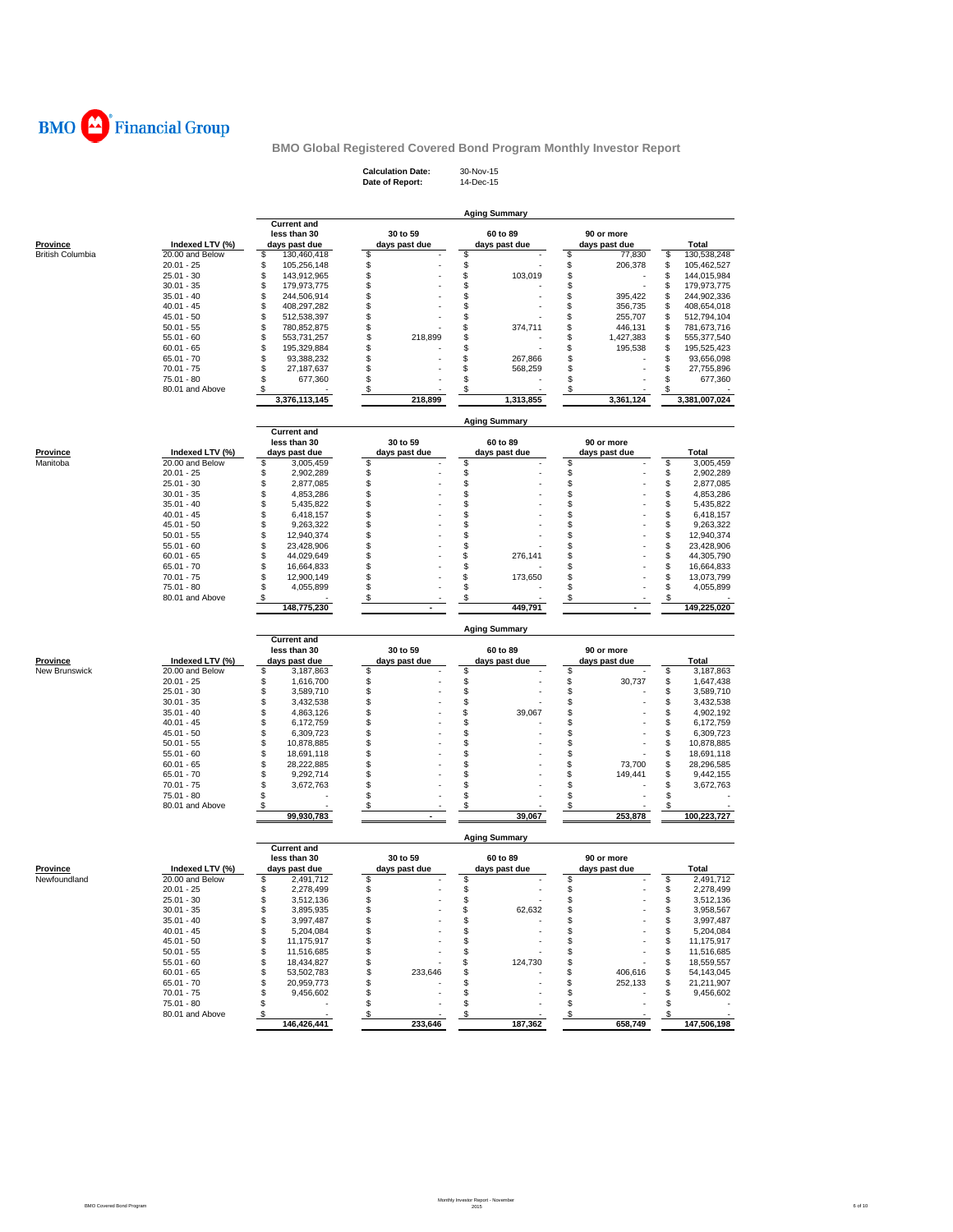

|                                          |                                    |                                          | <b>Calculation Date:</b><br>Date of Report: | 30-Nov-15<br>14-Dec-15 |                     |                                      |
|------------------------------------------|------------------------------------|------------------------------------------|---------------------------------------------|------------------------|---------------------|--------------------------------------|
|                                          |                                    |                                          |                                             |                        |                     |                                      |
|                                          |                                    | <b>Current and</b>                       |                                             | <b>Aging Summary</b>   |                     |                                      |
|                                          |                                    | less than 30                             | 30 to 59                                    | 60 to 89               | 90 or more          |                                      |
| <b>Province</b><br>Northwest Territories | Indexed LTV (%)<br>20.00 and Below | days past due<br>\$                      | days past due<br>\$                         | days past due<br>\$    | days past due<br>\$ | Total<br>\$                          |
|                                          | $20.01 - 25$                       | \$                                       | \$                                          | \$                     | \$                  | \$                                   |
|                                          | $25.01 - 30$                       | S                                        | \$                                          | \$                     | \$                  | \$                                   |
|                                          | $30.01 - 35$                       | S                                        | \$                                          | \$                     | \$                  | \$                                   |
|                                          | $35.01 - 40$                       | \$                                       | \$                                          | \$                     | \$                  | \$                                   |
|                                          | $40.01 - 45$                       | S<br>S                                   | \$                                          | \$                     | \$                  | \$                                   |
|                                          | $45.01 - 50$<br>$50.01 - 55$       | S                                        | \$<br>\$                                    | \$<br>\$               | \$<br>\$            | \$<br>\$                             |
|                                          | $55.01 - 60$                       | S                                        | \$                                          | S                      | \$                  | s                                    |
|                                          | $60.01 - 65$                       | S                                        | \$                                          | \$                     | \$                  | \$                                   |
|                                          | $65.01 - 70$                       | S                                        | \$                                          | \$                     | \$                  | \$                                   |
|                                          | $70.01 - 75$                       | S                                        | \$                                          | \$                     | \$                  | \$                                   |
|                                          | 75.01 - 80                         | S                                        | \$                                          | \$                     | \$                  | s                                    |
|                                          | 80.01 and Above                    | \$<br>$\blacksquare$                     | \$<br>$\blacksquare$                        | \$                     | \$                  | \$                                   |
|                                          |                                    | \$                                       | \$                                          | \$                     | \$                  | \$                                   |
|                                          |                                    |                                          |                                             | <b>Aging Summary</b>   |                     |                                      |
|                                          |                                    | <b>Current and</b>                       |                                             |                        |                     |                                      |
|                                          |                                    | less than 30                             | 30 to 59                                    | 60 to 89               | 90 or more          |                                      |
| Province<br>Nova Scotia                  | Indexed LTV (%)<br>20.00 and Below | days past due<br>3,827,007<br>\$         | days past due<br>\$                         | days past due<br>\$    | days past due<br>S  | Total<br>\$<br>3,827,007             |
|                                          | $20.01 - 25$                       | \$<br>3,252,144                          | \$                                          | \$                     | \$                  | \$<br>3,252,144                      |
|                                          | $25.01 - 30$                       | \$<br>5,734,955                          | \$                                          | \$                     | \$                  | \$<br>5,734,955                      |
|                                          | $30.01 - 35$                       | \$<br>8,571,346                          | \$                                          | \$                     | \$                  | \$<br>8,571,346                      |
|                                          | $35.01 - 40$                       | \$<br>6,646,620                          | \$                                          | \$                     | \$                  | \$<br>6,646,620                      |
|                                          | $40.01 - 45$                       | \$<br>7,925,062                          | \$                                          | \$                     | \$                  | \$<br>7,925,062                      |
|                                          | $45.01 - 50$                       | \$<br>14,793,638                         | \$                                          | \$                     | \$                  | \$<br>14,793,638                     |
|                                          | $50.01 - 55$                       | \$<br>20,514,177                         | \$                                          | \$                     | \$                  | \$<br>20,514,177                     |
|                                          | $55.01 - 60$<br>$60.01 - 65$       | \$<br>33,359,586<br>\$<br>60,453,217     | \$<br>\$                                    | \$<br>\$               | \$<br>\$            | \$<br>33,359,586<br>\$<br>60,453,217 |
|                                          | $65.01 - 70$                       | \$<br>38,418,063                         | \$                                          | \$                     | \$                  | \$<br>38,418,063                     |
|                                          | $70.01 - 75$                       | \$<br>38,752,030                         | \$                                          | \$                     | \$                  | 38,752,030<br>\$                     |
|                                          | 75.01 - 80                         | \$<br>11,689,278                         | \$                                          | \$                     | \$                  | \$<br>11,689,278                     |
|                                          | 80.01 and Above                    | \$                                       | \$                                          | \$                     | \$                  | \$                                   |
|                                          |                                    | 253,937,123                              |                                             |                        |                     | 253,937,123                          |
|                                          |                                    |                                          |                                             | <b>Aging Summary</b>   |                     |                                      |
|                                          |                                    | <b>Current and</b>                       |                                             |                        |                     |                                      |
|                                          |                                    | less than 30                             | 30 to 59                                    | 60 to 89               | 90 or more          |                                      |
| <b>Province</b>                          | Indexed LTV (%)                    | days past due                            | days past due                               | days past due          | days past due       | Total                                |
| Nunavut                                  | 20.00 and Below                    | \$                                       | \$                                          | \$                     | \$                  | \$                                   |
|                                          | $20.01 - 25$<br>$25.01 - 30$       | \$<br>\$                                 | \$<br>\$                                    | \$<br>\$               | \$<br>\$            | \$<br>\$                             |
|                                          | $30.01 - 35$                       | Ŝ                                        | \$                                          | \$                     | \$                  | \$                                   |
|                                          | $35.01 - 40$                       | S                                        | \$                                          | \$                     | \$                  | \$                                   |
|                                          | $40.01 - 45$                       | S                                        | \$                                          | \$                     | \$                  | \$                                   |
|                                          | $45.01 - 50$                       | S                                        | \$                                          | \$                     | \$                  | \$                                   |
|                                          | $50.01 - 55$                       | S                                        | \$                                          | S                      | \$                  | \$                                   |
|                                          | $55.01 - 60$                       | S                                        | \$                                          | \$                     | \$                  | \$                                   |
|                                          | $60.01 - 65$                       | S                                        | \$                                          | \$                     | \$                  | \$                                   |
|                                          | $65.01 - 70$<br>$70.01 - 75$       | S<br>S                                   | \$<br>\$                                    | \$<br>\$               | \$<br>\$            | \$<br>\$                             |
|                                          | 75.01 - 80                         | S                                        | \$                                          | \$                     | \$                  | \$                                   |
|                                          | 80.01 and Above                    | \$                                       | \$                                          | \$                     | \$                  | \$                                   |
|                                          |                                    | \$                                       | \$                                          | \$                     | \$                  | \$                                   |
|                                          |                                    |                                          |                                             | <b>Aging Summary</b>   |                     |                                      |
|                                          |                                    | <b>Current and</b>                       |                                             |                        |                     |                                      |
|                                          |                                    | less than 30                             | 30 to 59                                    | 60 to 89               | 90 or more          |                                      |
| <b>Province</b>                          | Indexed LTV (%)                    | days past due                            | days past due                               | days past due          | days past due       | Total                                |
| Ontario                                  | 20.00 and Below                    | 5<br>156,427,317                         | \$                                          | 5                      | s                   | \$<br>156,427,317                    |
|                                          | $20.01 - 25$                       | \$<br>126,441,895                        | \$                                          | \$<br>25,830           | \$                  | \$<br>126,467,725                    |
|                                          | 25.01 - 30<br>$30.01 - 35$         | \$<br>188, 172, 744<br>\$<br>221,092,816 | \$<br>\$                                    | \$<br>255,719<br>\$    | \$<br>225,813<br>\$ | \$<br>188,654,276<br>221,092,816     |
|                                          | $35.01 - 40$                       | \$<br>296,105,281                        | \$                                          | 422,634<br>\$          | \$                  | \$<br>\$<br>296,527,915              |
|                                          | $40.01 - 45$                       | \$<br>390,023,114                        | \$                                          | 681,895<br>\$          | \$                  | \$<br>390,705,008                    |
|                                          | $45.01 - 50$                       | \$<br>562,149,999                        | \$<br>639,629                               | \$<br>213,302          | \$                  | 563,002,931<br>\$                    |
|                                          | $50.01 - 55$                       | \$<br>811,050,316                        | \$<br>138,800                               | \$<br>923,268          | \$<br>92,278        | 812,204,661<br>\$                    |
|                                          | $55.01 - 60$                       | \$<br>974,845,991                        | \$                                          | \$<br>258.293          | \$<br>1,030,543     | \$<br>976,134,827                    |
|                                          | $60.01 - 65$                       | 647, 135, 475<br>\$                      | \$<br>818,879                               | \$                     | \$<br>455,041       | 648,409,396<br>\$                    |
|                                          | $65.01 - 70$                       | \$<br>316,757,427                        | \$                                          | \$<br>747,435          | \$<br>242,777       | 317,747,640<br>\$                    |
|                                          | $70.01 - 75$                       | 170,606,895<br>\$                        | \$<br>127,809                               | \$                     | \$                  | \$<br>170,734,703                    |
|                                          | 75.01 - 80<br>80.01 and Above      | \$<br>19,137,294<br>\$                   | \$<br>\$                                    | \$<br>\$               | \$<br>\$            | \$<br>19,137,294<br>\$               |
|                                          |                                    | 4,879,946,565                            | 1,725,117                                   | 3,528,376              | 2,046,452           | 4,887,246,510                        |

Monthly Investor Report - November 2015 7 of 10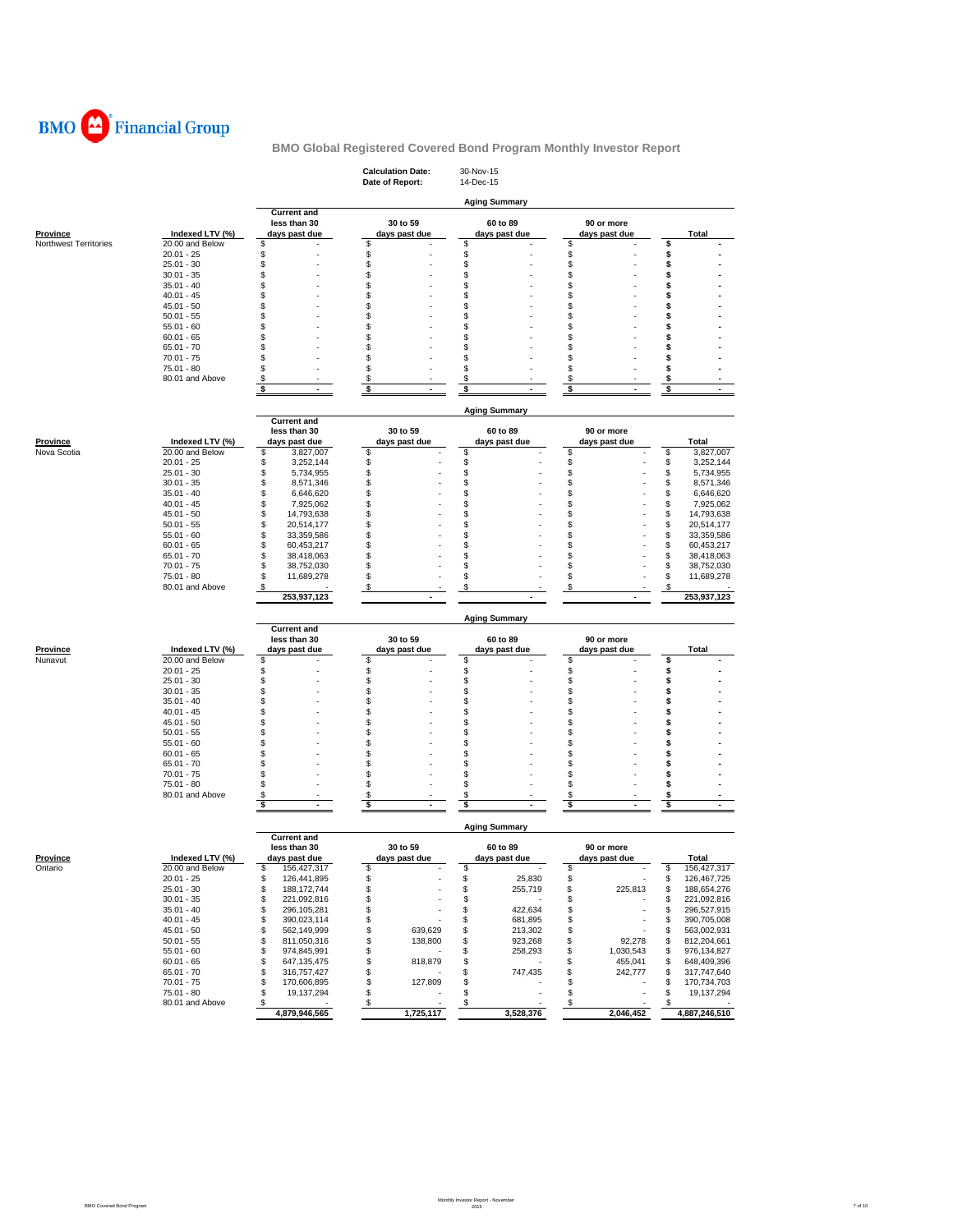

|                                  |                                    |                                    | <b>Calculation Date:</b><br>Date of Report: | 30-Nov-15<br>14-Dec-15 |                    |                               |
|----------------------------------|------------------------------------|------------------------------------|---------------------------------------------|------------------------|--------------------|-------------------------------|
|                                  |                                    |                                    |                                             | <b>Aging Summary</b>   |                    |                               |
|                                  |                                    | <b>Current and</b><br>less than 30 | 30 to 59                                    | 60 to 89               | 90 or more         |                               |
| Province<br>Prince Edward Island | Indexed LTV (%)<br>20.00 and Below | days past due<br>628,892<br>\$     | days past due<br>\$                         | days past due<br>\$    | days past due<br>S | <b>Total</b><br>\$<br>628,892 |
|                                  | $20.01 - 25$                       | \$<br>371,090                      | \$                                          | \$                     | \$                 | \$<br>371,090                 |
|                                  | $25.01 - 30$                       | \$<br>1,184,750                    | \$                                          | \$                     | \$                 | \$<br>1,184,750               |
|                                  | $30.01 - 35$                       | \$<br>978,265                      | \$                                          | \$                     | \$                 | \$<br>978,265                 |
|                                  | $35.01 - 40$                       | \$<br>1,116,186                    | \$                                          | \$                     | \$                 | \$<br>1,116,186               |
|                                  | $40.01 - 45$                       | \$<br>1,606,773                    | \$                                          | \$                     | \$                 | \$<br>1,606,773               |
|                                  | $45.01 - 50$                       | \$<br>1,877,924                    | \$                                          | \$                     | \$                 | \$                            |
|                                  | $50.01 - 55$                       |                                    | \$                                          | \$                     | \$                 | 1,877,924                     |
|                                  |                                    | \$<br>4,851,446                    | \$                                          |                        |                    | \$<br>4,851,446               |
|                                  | $55.01 - 60$                       | \$<br>8,047,500                    |                                             | \$                     | \$                 | \$<br>8,047,500               |
|                                  | $60.01 - 65$                       | \$<br>9,591,868                    | \$                                          | \$                     | \$                 | \$<br>9,591,868               |
|                                  | $65.01 - 70$                       | \$<br>3,350,272                    | \$                                          | \$                     | \$                 | \$<br>3,350,272               |
|                                  | $70.01 - 75$                       | \$<br>965,787                      | \$                                          | \$                     | \$                 | \$<br>965,787                 |
|                                  | 75.01 - 80                         | \$                                 | \$                                          | \$                     | \$                 | S                             |
|                                  | 80.01 and Above                    | \$                                 | \$                                          | \$                     | \$                 | \$                            |
|                                  |                                    | 34,570,752                         |                                             |                        |                    | 34,570,752                    |
|                                  |                                    | <b>Current and</b>                 |                                             | <b>Aging Summary</b>   |                    |                               |
|                                  |                                    | less than 30                       | 30 to 59                                    | 60 to 89               | 90 or more         |                               |
| Province                         | Indexed LTV (%)                    | days past due                      | days past due                               | days past due          | days past due      | Total                         |
| Quebec                           | 20.00 and Below                    | \$<br>34,543,498                   | \$                                          | \$                     | \$<br>12,038       | \$<br>34,555,536              |
|                                  | $20.01 - 25$                       | \$<br>28,631,729                   | \$                                          | \$                     | 81,880<br>\$       | \$<br>28,713,609              |
|                                  | $25.01 - 30$                       | \$                                 |                                             | \$                     | \$                 | \$                            |
|                                  | $30.01 - 35$                       | 31,987,515<br>\$                   | \$                                          |                        | \$                 | 31,987,515                    |
|                                  |                                    | 41,115,473                         | \$                                          | \$                     |                    | \$<br>41,115,473              |
|                                  | $35.01 - 40$                       | \$<br>51,699,543                   | \$<br>49,554                                | \$                     | \$                 | \$<br>51,749,098              |
|                                  | $40.01 - 45$                       | \$<br>73,872,142                   | \$                                          | \$                     | \$                 | \$<br>73,872,142              |
|                                  | $45.01 - 50$                       | \$<br>94,227,053                   | \$                                          | \$                     | \$<br>261,573      | \$<br>94,488,626              |
|                                  | $50.01 - 55$                       | \$<br>113,170,737                  | \$<br>520,903                               | \$                     | \$                 | \$<br>113,691,640             |
|                                  | $55.01 - 60$                       | \$<br>159,713,452                  | \$                                          | \$<br>484,935          | \$<br>275,355      | \$<br>160,473,743             |
|                                  | $60.01 - 65$                       | \$<br>326,447,410                  | \$                                          | \$<br>258.605          | \$<br>1,408,544    | \$<br>328,114,559             |
|                                  | $65.01 - 70$                       | \$<br>197,663,754                  | \$                                          | \$<br>260,041          | \$<br>863,637      | \$<br>198,787,432             |
|                                  | $70.01 - 75$                       | \$<br>313,210,730                  | \$<br>139,648                               | \$                     | \$<br>754,356      | \$<br>314,104,734             |
|                                  | 75.01 - 80                         | \$<br>105,208,798                  | \$                                          | \$                     | S<br>566,955       | \$<br>105,775,753             |
|                                  | 80.01 and Above                    | \$                                 | \$                                          | \$                     | \$                 | S                             |
|                                  |                                    |                                    |                                             |                        |                    |                               |
|                                  |                                    | 1,571,491,836                      | 710,106                                     | 1,003,581              | 4,224,337          | 1,577,429,859                 |
|                                  |                                    |                                    |                                             | <b>Aging Summary</b>   |                    |                               |
|                                  |                                    | <b>Current and</b>                 |                                             |                        |                    |                               |
|                                  |                                    | less than 30                       | 30 to 59                                    | 60 to 89               | 90 or more         |                               |
| <b>Province</b>                  | Indexed LTV (%)                    | days past due                      | days past due                               | days past due          | days past due      | Total                         |
| Saskatchewan                     | 20.00 and Below                    | \$<br>4,853,475                    | \$                                          | \$                     | \$<br>1            | \$<br>4,853,476               |
|                                  | $20.01 - 25$                       | \$<br>3,741,067                    | \$                                          | \$                     | \$                 | \$<br>3,741,067               |
|                                  | $25.01 - 30$                       | \$<br>3,845,428                    | \$                                          | \$                     | \$                 | \$<br>3,845,428               |
|                                  | $30.01 - 35$                       | \$<br>8,606,976                    | \$                                          | \$                     | \$                 | \$<br>8,606,976               |
|                                  | $35.01 - 40$                       | \$<br>10,053,929                   | \$                                          | \$                     | \$                 | \$<br>10,053,929              |
|                                  | $40.01 - 45$                       | \$<br>14,001,152                   | \$                                          | \$                     | \$                 | \$<br>14,001,152              |
|                                  | $45.01 - 50$                       | 27,187,880                         | \$                                          | \$                     | \$                 | \$<br>27,187,880              |
|                                  | $50.01 - 55$                       | \$<br>\$<br>80,064,474             | \$                                          | \$<br>224,396          | \$<br>498,025      | \$<br>80,786,895              |
|                                  | $55.01 - 60$                       | \$<br>107,611,201                  | \$                                          | \$                     | \$                 | \$<br>107,611,201             |
|                                  | $60.01 - 65$                       |                                    |                                             |                        | \$                 |                               |
|                                  | $65.01 - 70$                       | \$<br>69,197,658                   | \$                                          | \$                     |                    | \$<br>69,197,658              |
|                                  |                                    | \$<br>13,121,982                   | \$                                          | \$                     | \$                 | \$<br>13,121,982              |
|                                  | $70.01 - 75$                       | \$<br>10,573,301                   | \$                                          | \$                     | \$                 | \$<br>10,573,301              |
|                                  | 75.01 - 80<br>80.01 and Above      | \$<br>\$                           | \$<br>\$                                    | \$<br>\$               | \$<br>\$           | \$<br>S                       |
|                                  |                                    | 352,858,522                        |                                             | 224,396                | 498,026            | 353,580,943                   |
|                                  |                                    |                                    |                                             | <b>Aging Summary</b>   |                    |                               |
|                                  |                                    | <b>Current and</b>                 |                                             |                        |                    |                               |
|                                  |                                    | less than 30                       | 30 to 59                                    | 60 to 89               | 90 or more         |                               |
| <b>Province</b>                  | Indexed LTV (%)                    | days past due                      | days past due                               | days past due          | days past due      | <b>Total</b>                  |
| <b>Yukon Territories</b>         | 20.00 and Below                    | S                                  | \$                                          | \$                     | \$                 |                               |
|                                  | $20.01 - 25$                       | \$                                 | \$                                          | \$                     | \$                 | s                             |
|                                  | $25.01 - 30$                       | \$                                 | \$                                          | \$                     | \$                 | s                             |
|                                  | $30.01 - 35$                       | \$                                 | \$                                          | \$                     | \$                 | \$                            |
|                                  | $35.01 - 40$                       | \$                                 | \$                                          | \$                     | \$                 | \$                            |
|                                  | $40.01 - 45$                       | \$                                 | \$                                          | \$                     | \$                 | \$                            |
|                                  | $45.01 - 50$                       | \$                                 | \$                                          | \$                     | \$                 | s                             |
|                                  | $50.01 - 55$                       | \$                                 | \$                                          | \$                     | \$                 | s                             |
|                                  | $55.01 - 60$                       | \$                                 | \$                                          | \$                     | \$                 |                               |
|                                  |                                    | S                                  |                                             |                        | \$                 | s                             |
|                                  | $60.01 - 65$                       | \$                                 | \$<br>\$                                    | \$                     | \$                 | s                             |
|                                  | $65.01 - 70$                       |                                    |                                             | \$                     |                    | s                             |
|                                  | $70.01 - 75$                       | \$                                 | \$                                          | \$                     | \$                 |                               |
|                                  | $75.01 - 80$<br>80.01 and Above    | \$<br>\$                           | \$<br>\$                                    | \$<br>\$               | \$<br>\$           | \$<br>\$                      |

<sup>(1)</sup> Value as determined by adjusting, not less than quarterly, the Original Market Value utilizing the Indexation Methodology (see Appendix for details) for subsequent price developments.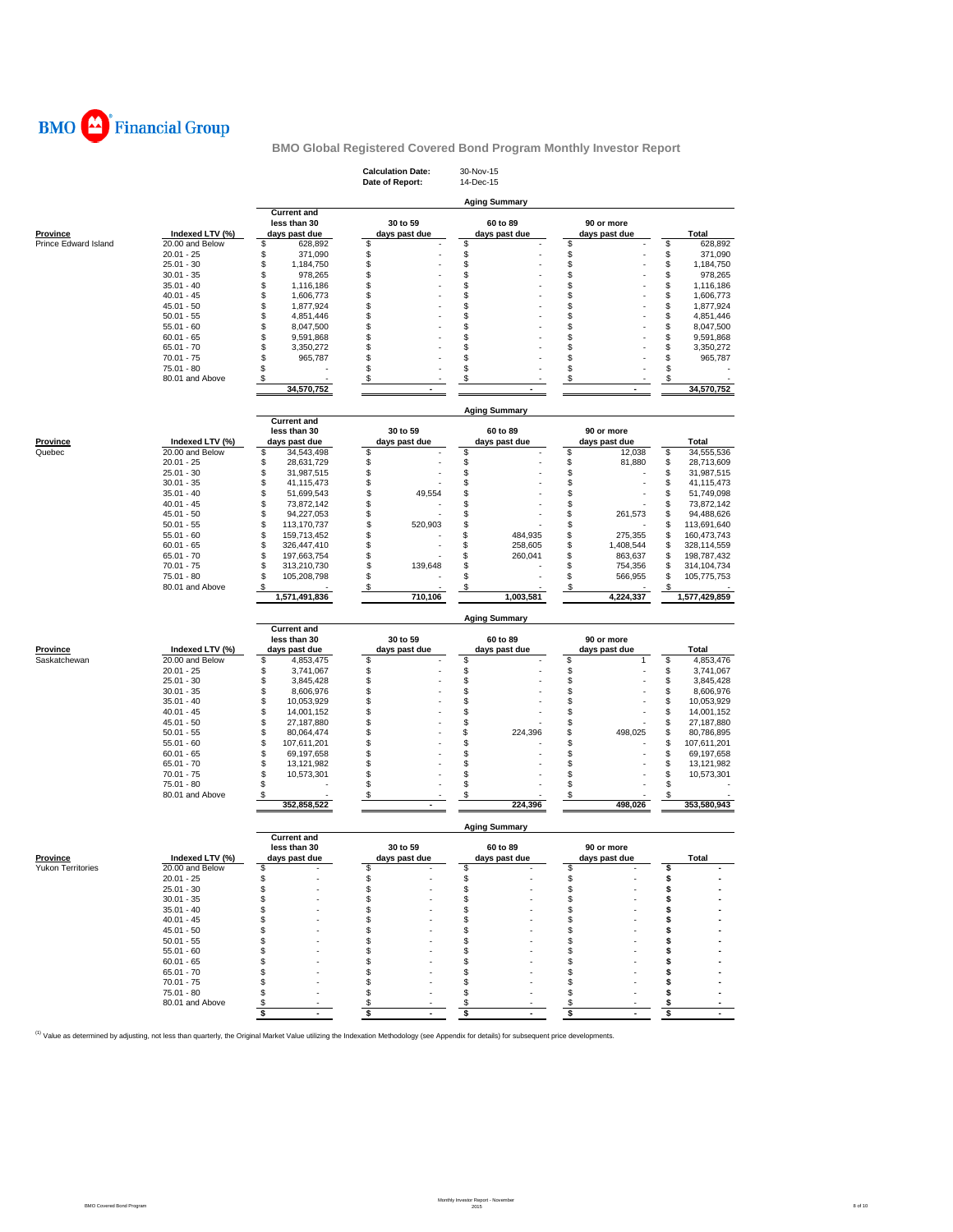

# **Calculation Date:** 30-Nov-15 **Date of Report:** 14-Dec-15

**Cover Pool - Current LTV Distribution by Credit Score (1)**

|                 |             |             | <b>Credit Scores</b> |               |   |               |               |                |
|-----------------|-------------|-------------|----------------------|---------------|---|---------------|---------------|----------------|
| Indexed LTV (%) | <600        | $600 - 650$ | 651 - 700            | 701 - 750     |   | 751 - 800     | >800          | Total          |
| 20.00 and Below | 27.424.388  | 7.635.808   | \$<br>21.187.510     | 53.895.178    |   | 145.214.746   | 121.037.257   | 376.394.887    |
| $20.01 - 25$    | 19.537.715  | 11.155.362  | 20.171.591           | 50,185,389    | S | 119.945.155   | 81.296.185    | 302.291.398    |
| $25.01 - 30$    | 28.916.862  | 11.928.644  | 32.875.469           | 85.114.765    |   | 165.582.089   | 102.441.878   | 426.859.706    |
| $30.01 - 35$    | 46.618.329  | 20.167.988  | 40,363,838           | 104, 154, 342 |   | 205.420.420   | 110.820.134   | 527,545,052    |
| $35.01 - 40$    | 49.769.137  | 26.189.707  | 63.802.391           | 144.218.323   |   | 264.063.368   | 130.026.712   | 678,069,639    |
| $40.01 - 45$    | 82.202.743  | 36.926.253  | 95.232.769           | 217.408.874   | S | 404.972.408   | 161.853.032   | 998.596.080    |
| $45.01 - 50$    | 110.097.306 | 61.621.581  | 150.185.575          | 302.334.748   |   | 508.983.404   | 210.021.683   | 1.343.244.298  |
| $50.01 - 55$    | 161.195.467 | 90.276.794  | 237,375,887          | 474,406,705   |   | 784.318.287   | 260.648.097   | 2,008,221,237  |
| $55.01 - 60$    | 155.148.686 | 106.701.154 | 242.432.001          | 525.761.665   |   | 811.639.088   | 281.078.701   | 2.122.761.296  |
| $60.01 - 65$    | 89.467.627  | 102.382.325 | 240.813.685          | 446.397.213   |   | 657.275.922   | 216.572.101   | 1,752,908,871  |
| $65.01 - 70$    | 24.259.451  | 54.200.377  | 129.591.808          | 243.104.275   |   | 321.213.763   | 96.753.576    | 869.123.249    |
| $70.01 - 75$    | 23,780,728  | 34.448.648  | 105.179.467          | 186,066,573   |   | 249.112.816   | 76.736.787    | 675.325.020    |
| 75.01 - 80      | 6.950.643   | 6,652,338   | 35,467,836           | 64,552,896    |   | 61.647.516    | 18.815.188    | 194,086,418    |
| 80.01 and Above |             |             |                      |               |   |               |               |                |
|                 | 825.369.083 | 570.286.978 | 1.414.679.828        | 2.897.600.947 |   | 4.699.388.984 | 1.868.101.332 | 12.275.427.151 |

<sup>(1)</sup> Market Value as determined by adjusting, not less than quarterly, the Original Market Value utilizing the Indexation Methodology (see Appendix for details) for subsequent price developments.